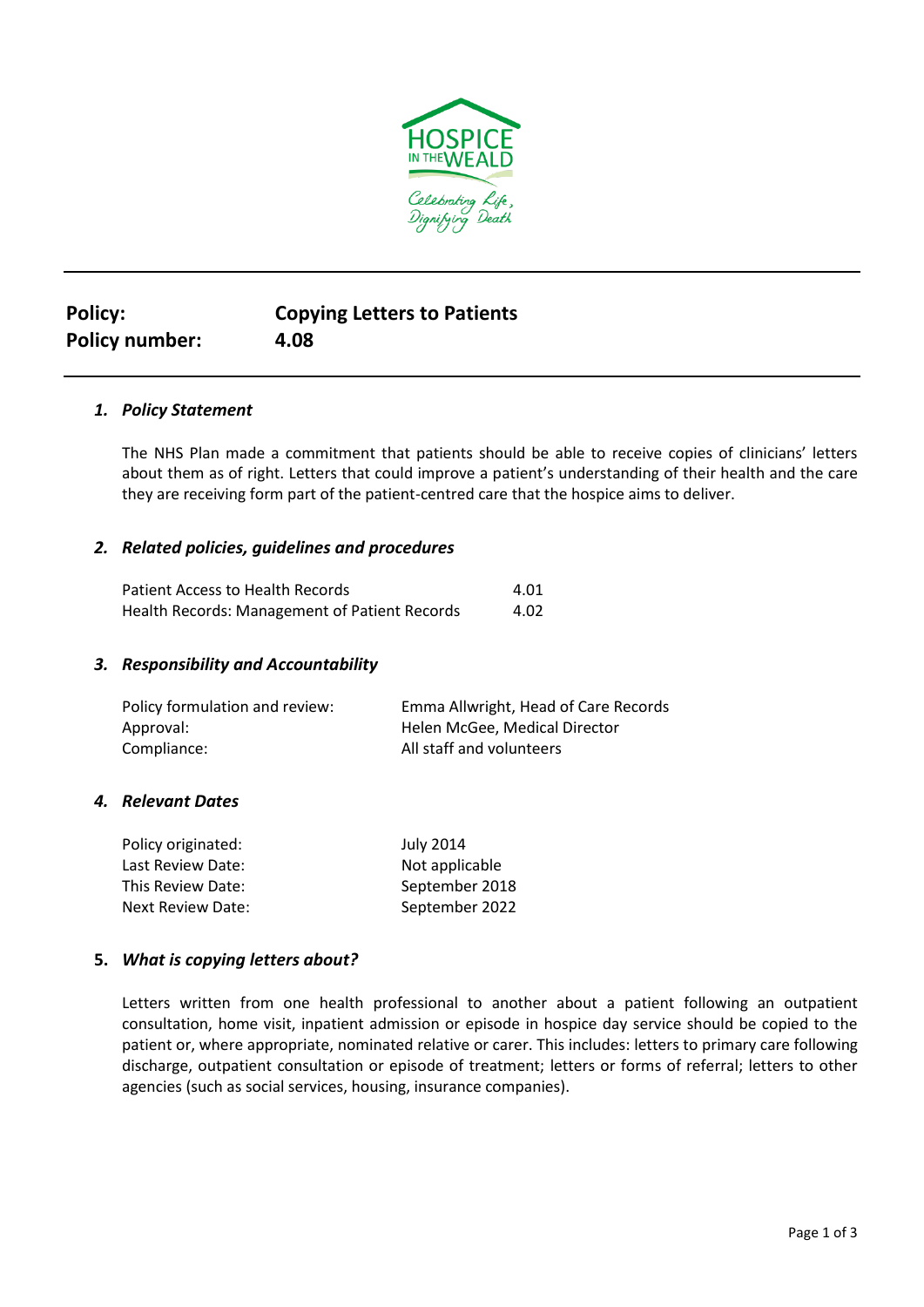#### *Raw data*

Raw data such as single test results should not normally be sent directly to patients. Such data could include radiology reports or blood results. The outcome of such tests should be included in a future letter that is copied to the patient.

## *6. Letters should not be copied if:*

- Patient has decided not to receive copies of letters and has not given consent.
- It may cause harm to the patient. For example, in cases involving particularly sensitive areas, such as child protection or mental health issues.
- It contains information about a third party who has not given consent

Giving bad news is not in itself enough to justify not copying a letter.

## *7. Consent to receipt of letters*

As part of a new patient consultation, patients should routinely be asked whether they want to receive copies of letters. This is documented on EMIS within the initial patient assessment. It is sufficient to seek consent just once and explain that copies of letters will routinely be sent unless the patient decides to opt out at a later date. It is good practice to remind the patient each time a letter is to be copied.

#### *8. Copies of letters to relative or carers*

A patient may request that their copies of letters are sent to a relative or carer instead of to the patient themselves. At a new patient consultation, patients should be asked if they would prefer to nominate a relative or carer to receive letters in their place. They should be informed that copies of letters will routinely be sent to the nominated individual unless the patient decides otherwise at a later date. The copy which is sent to the carer or relative should be instead of, and not in addition to, the copy that is sent to the patient. The patient should be informed that it is only possible to nominate one individual to receive copies.

#### *9. Patients who lack capacity*

A relative or carer who requests to receive copies of patient letters, for those patients who lack capacity to consent to this process, may only do so if they have been registered as lasting power of attorney.

## *10. Content of letter*

The letter should avoid unnecessarily complex language, acronyms and complex technical terminology which may be misunderstood. Clinical accuracy must be ensured. No subjective statements should be made. The contents of the copied letter should reflect the discussion in the consultation and there should not be any new information in the letter which might distress or surprise the patient.